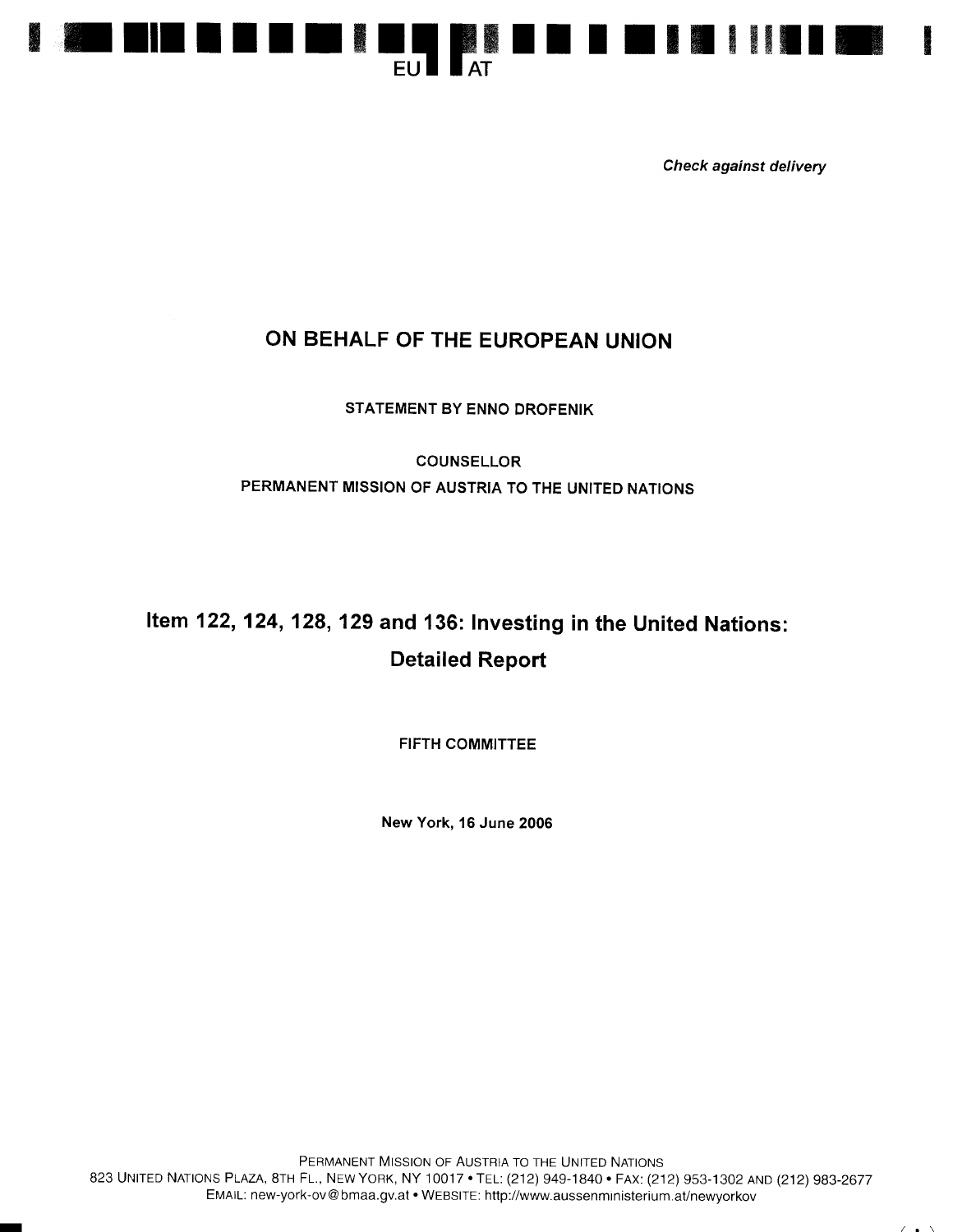## Investing in the United Nations: detailed report

I have the honour to speak on behalf of the European Union. The Acceding Countries Bulgaria and Romania, the Candidate Countries Turkey, Croatia<sup>\*</sup> and the former Yugoslav Republic of Macedonia<sup>\*</sup>, the Countries of the Stabilisation and Association Process and potential candidates Albania and Serbia, and the EFTA country lceland, member of the European Economic Area, as well as Ukraine and the Republic of Moldova align themselves with this declaration.

## Mr. Chairman,

We would like to thank the Controller Mr. Warren Sach for presenting us with the detailed report on "lnvesting in the United Nations". We are aware that two further addenda on procurement and accountability will be forthcoming, and we will address these issues at the appropriate time. We also thank the Chairman of the ACABQ for his presentation of the report of the Committee.

The report of the Secretary-General corresponds to the mandate set out at the World Summit 2005, namely to make proposals to the General Assembly for its consideration on the conditions and measures necessary for him to carry out his managerial responsibilities effectively. While we regret that the detailed elaboration of some reform proposals is not before us as an outcome of the voted resolution of last May, we believe that the report still provides enough substance for a meaningful discussion on management reform.

Mr. Chairman,

Please allow me to highlight some of the priorities of the European Union:

The European Union endorses the establishment of a Chief Information Technology Officer, who will be responsible for co-ordinating the ICT initiatives within the Secretariat and who will ensure that an adequate ICT perspective is incorporated in all major managerial decisions. While we understand that the organisational structure still needs to be developed we would like to emphasis the need for a largely independent position within the Secretariat.

We support the replacement of the Integrated Management Information System. The lMlS system has been developed in-house and has served the Organisation relatively well in the past. In light of the increasing demands on the system, the proposed introduction of new accounting standards and a growing number of shortcomings vis-dvis available off-the-shelf solutions, the replacement has become a necessity. lt should be the first major task of a new Chief Information Technology Officer to accurately establish the user-needs for a new system and to prepare the invitation for tenders.

 $\sqrt{1 + \lambda}$ 

<sup>&#</sup>x27; Croatia and the former Yugoslav Republic of Macedonia continue to be part of the Stabilisation and Association Process.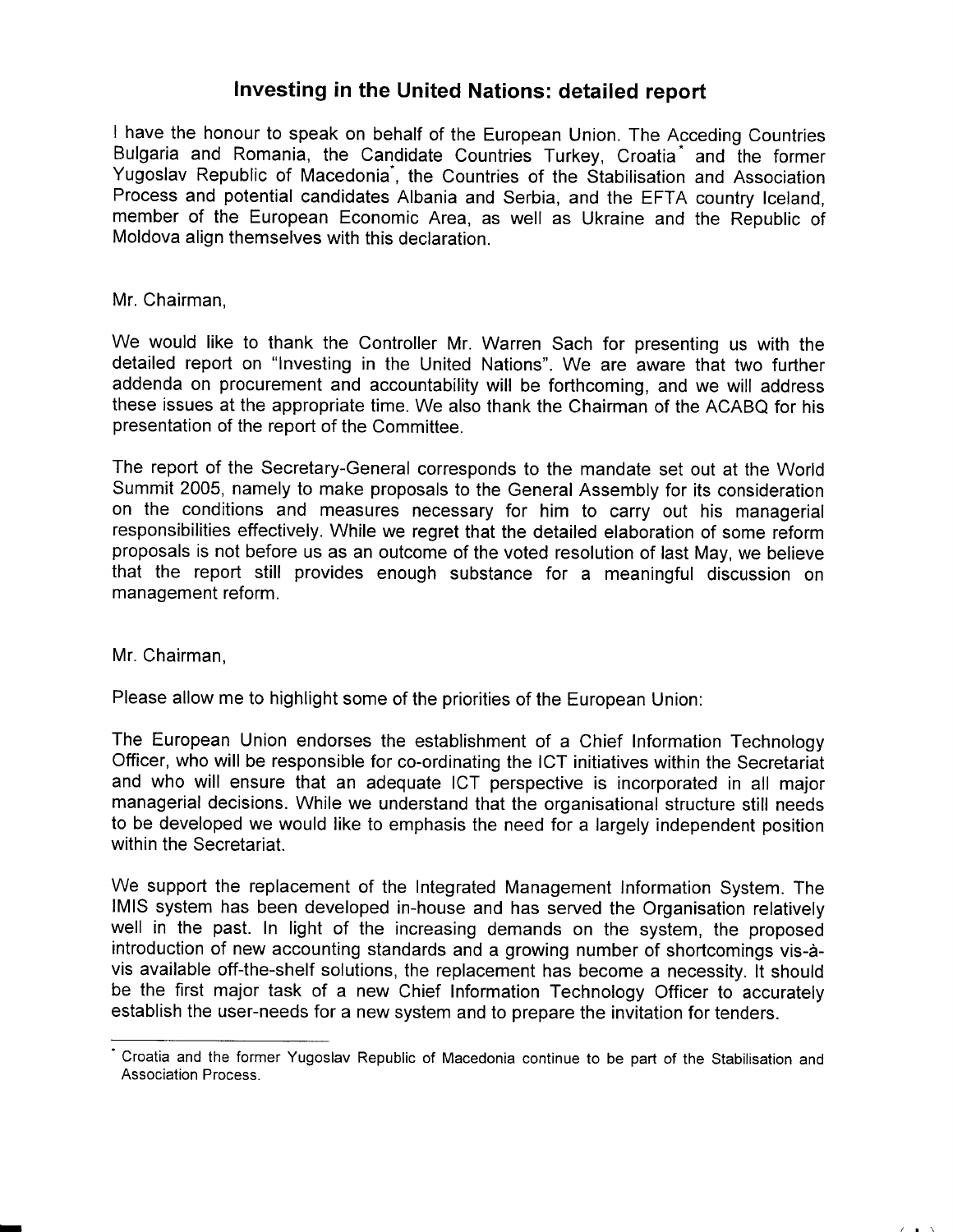The European Union supports the introduction of International Public Sector Accounting Standards. The current United Nations Accounting Standards no longer address the needs for a modern, transparent and accountable Organisation. The switch to new accounting standards is overdue and will benefit the Organisation and all member states.

One of the main priorities of the European Union remains increased efficiency, effectiveness and accountability in budgetary implementation. We need to be aware that there are too many restrictions upon the senior management of the Organisation in terms of how it is authorised to manage and deploy the resources at its disposal. While such restrictions generally fail to achieve adequate control and accountability, they do put an undue strain on efficient programme delivery. ln order to give the Secretary-General the necessary tools to implement the budget efficiently and to fully preserve the prerogative of the General Assembly, we have to implement the limited discretion decided in the budget resolution 2006-2007.

The Secretary-General is making two proposals to address these concerns: Firstly, a proposal to transfer up to 10 percent of the resources between the sections of one budget part. Secondly, a proposal to establish three different staff categories and allowing for discretion on reclassification, redeployment and conversion within and between them.

While both proposals are very modest in nature and fall behind the original SG proposals, they go into the right direction. The European Union supports these proposals. Their adoption will finally implement the request for limited discretion agreed in the budget resolution 2006-2007. In line with the parameters agreed we must ensure that the Secretariat is fully accountable to the General Assembly for any use of its discretion. We believe that any changes to the present system need to preserve the prerogative of the General Assembly to consider and approve resources.

ACABQ raises some pertinent questions about the scope of the discretion to be granted to the Secretary-General and the accountability procedures under which it would operate. The ACABQ asks the Secretary-General to provide clarification on these points. The European Union is of the view that it is within the purview of member states to specify the scope of discretion and the accountability mechanisms which accompany it and we are ready to provide language to do this. We are looking forward to a constructive debate in the informal consultations.

In the context of improved transparency and accountability the European Union supports proposals to improve the current reporting mechanisms. We are looking forward to get more clarification on the proposed new annual report in the informal consultations and support whole-heartedly the ACABQ recommendation to the Secretary-General to concentrate on developing a comprehensive financial and programme report for the General Assembly. The European Union also endorses the related proposal for developing a policy for public access to UN documentation.